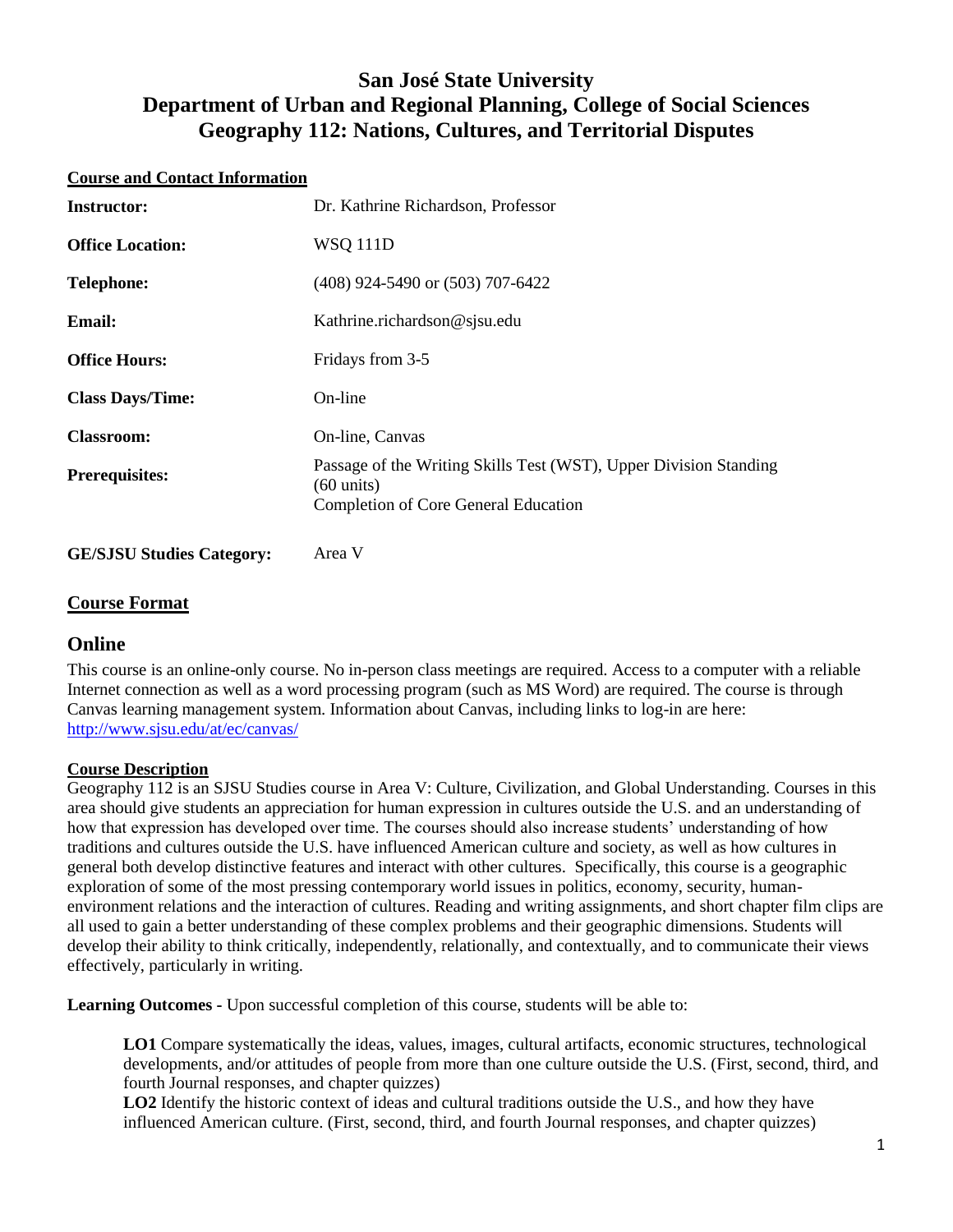**LO3** Explain how a culture outside the U.S. has changed in response to internal and external pressure. (First, second, third, and fourth Journal responses, and chapter quizzes).

### **Required Text:**

# **Payne, R. (2017)** *Global Issues: Politics, Economics, and Culture***. 5th Edition. Pearson. ISBN: 9780134625454**

# **Must purchase Revel Access via SJSU Bookstore for this course.**

### **Prerequisites and Requirements**

- Passage of the Writing Skills Test (WST)
- Upper Division Standing (60 units)
- Completion of Core General Education
- You are responsible for understanding the politics and procedures about add/drops, academic renewal, withdrawal, etc. found at: http://www.sjsu.edu/studentconduct/docs/Student%20Conduct%20Code%202013.pdf

**Writing:** The minimum writing requirement for this course is 3000 words in a language and style appropriate to the discipline. Writing will be assessed for clarity, accuracy and conciseness as well as content. The writing requirement will be met through each Chapter's Journal responses. (See below for more details.)

### **Course Requirements:**

**Chapter Quizzes [80%]:** At the end of every Chapter, there is a 15 question multiple choice quiz. The quizzes are open Etext, so feel free to consult the text for your answers. You will have three chances for every answer with your second answer being worth only .75 points and your possibly third answer being work only .5 points. Thus, please remember that for every time that you try to answer the question after your first attempt, you will not receive full points. In sum, I make each quiz worth 20 points – although the online quiz marks it out of 75 points.

**Chapter "Journal" Responses [20%]:** For every chapter that we cover, there are "Journal" responses sprinkled throughout the text (anywhere between 5-12 per chapter). Thus, you will be required to respond to **EACH** of these responses with **at least** three to four well written sentences, which demonstrate that you have read the material and thought deeply about it. You will receive a total of five points per chapter if you respond intelligently to each of these "Journal" prompts. (Make sure you read your response out loud to yourself and spellcheck it before submitting it.:)

| <b>Assignment</b>               | Points (% of Total)        |
|---------------------------------|----------------------------|
| Quizzes $(4)$                   | 20 points each (80% total) |
| Chapter "Journal" Responses (4) | 5 points each $(20\%)$     |
|                                 |                            |
| Total                           | $100(100\%)$               |

# **Final Examination or Evaluation**

The final exam (Chapter 4 Quiz) will be online on Thursday, JANUARY 21 and based on course materials from Chapter 4 of the required online text**.**

| ------------   |                     |                |                     |  |  |
|----------------|---------------------|----------------|---------------------|--|--|
| <b>Percent</b> | <b>Letter Grade</b> | <b>Percent</b> | <b>Letter Grade</b> |  |  |
| 95-100         | A                   | 77-79          |                     |  |  |
| $90 - 94$      | A-                  | 74-76          |                     |  |  |
| 87-89          | B+                  | 70-73          |                     |  |  |
| 84-86          | В                   | 60-69          |                     |  |  |
| $80 - 83$      | B-                  | <60            |                     |  |  |

*Grade Scale*